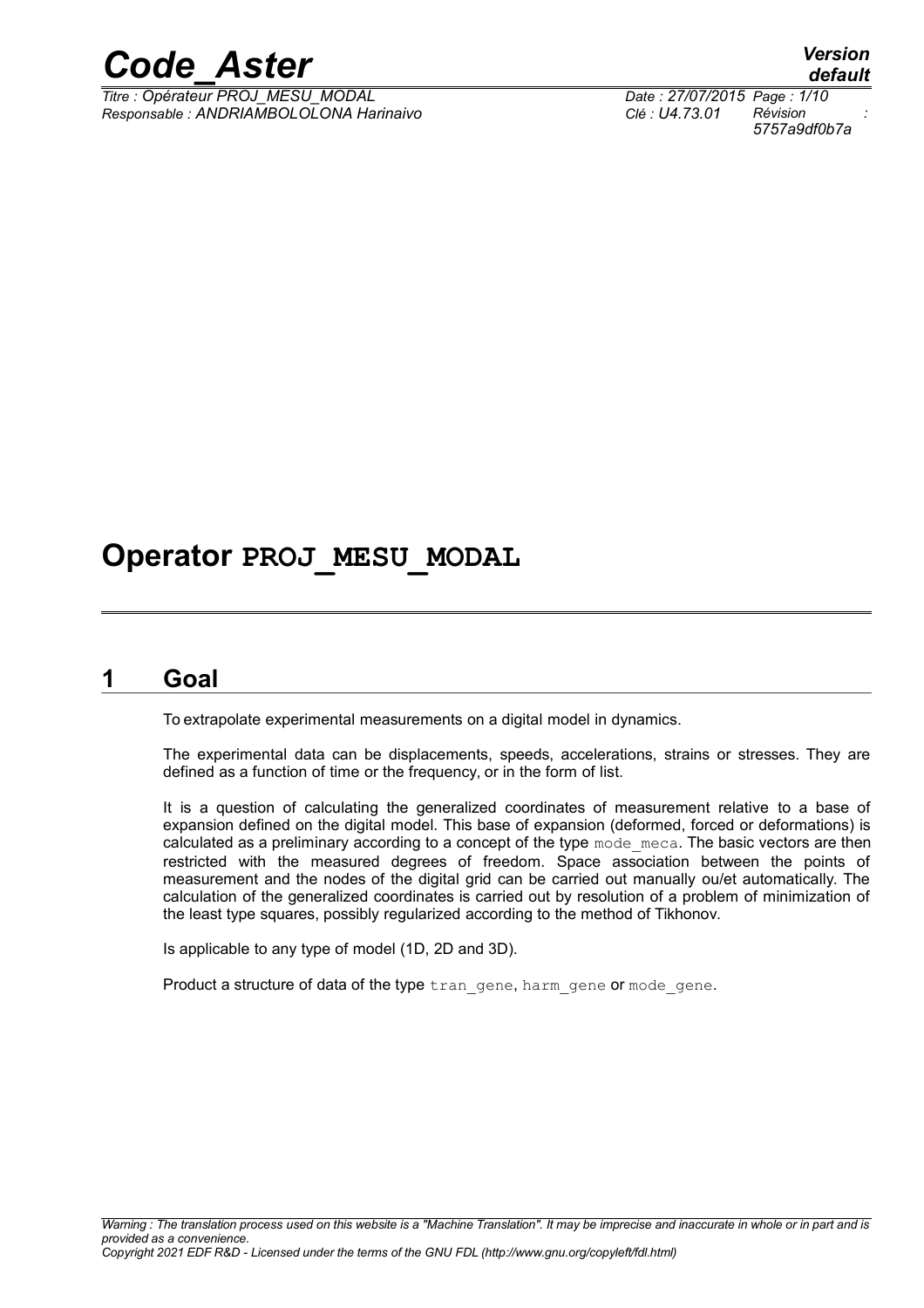## **Code Aster**

Titre : Opérateur PROJ\_MESU\_MODAL Responsable : ANDRIAMBOLOLONA Harinaivo Date: 27/07/2015 Page: 2/10 Clé : U4.73.01 Révision 5757a9df0b7a

**Version** 

default

## **Contents**

| 4.1 Calculation of the base of expansion restricted with the measured degrees of freedom7 |
|-------------------------------------------------------------------------------------------|
|                                                                                           |
|                                                                                           |
|                                                                                           |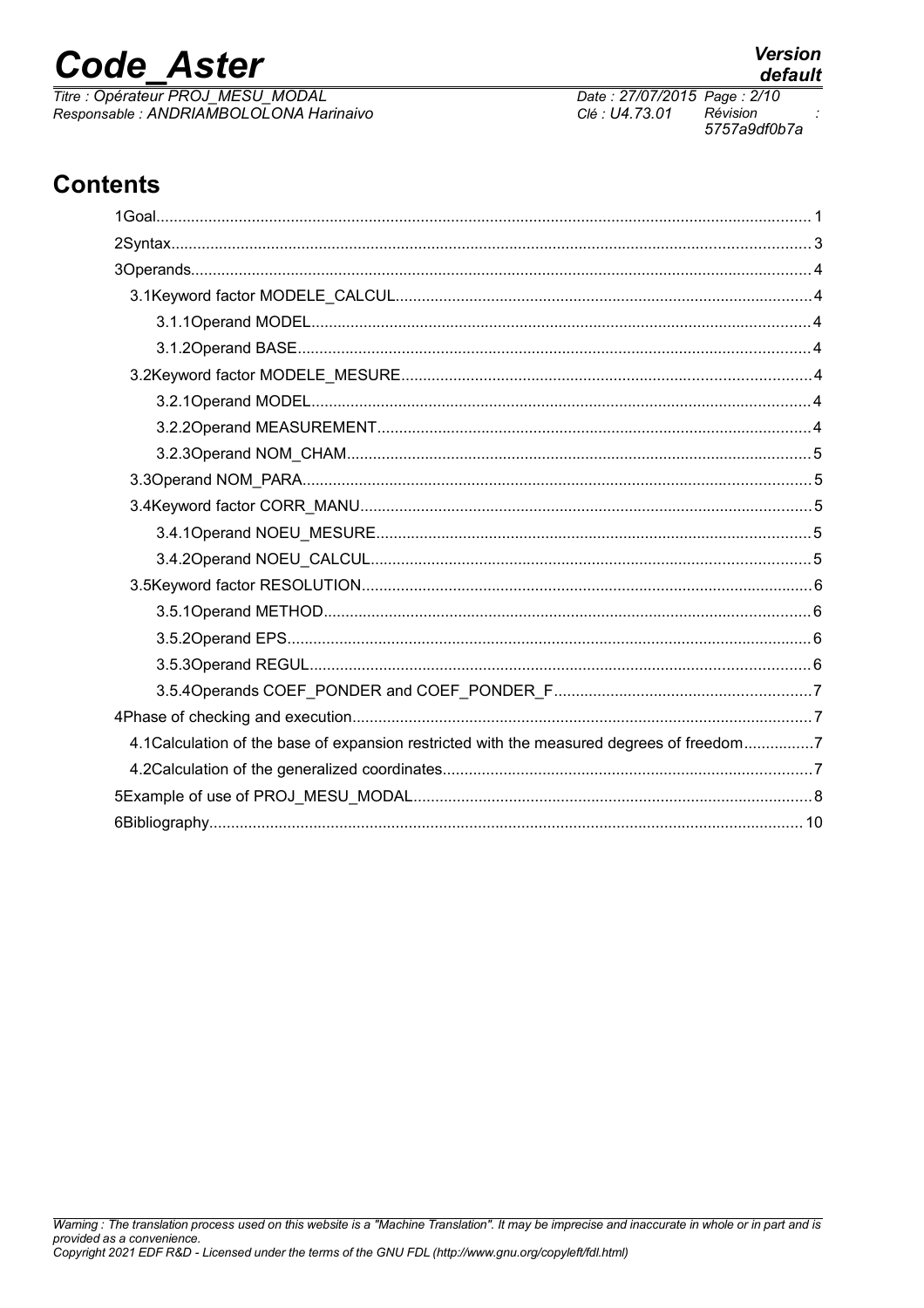*Titre : Opérateur PROJ\_MESU\_MODAL Date : 27/07/2015 Page : 3/10 Responsable : ANDRIAMBOLOLONA Harinaivo Clé : U4.73.01 Révision :*

*5757a9df0b7a*

## **2 Syntax**

repgene [\*\_gene] = PROJ\_MESU\_MODAL **( ♦** MODELE\_CALCUL=  $F$  (  $\rightarrow$  BASE = bases [mode\_meca]  $\bullet$  MODEL = mocalc  $[model]$ ), **♦** MODELE\_MESURE =  $F$  (  $\overline{\bullet}$  MEASUREMENT = measurement / [dyna\_trans] / [dyna\_harmo] / [mode\_meca] [mode\_meca\_c] **♦** MODEL = mostru [model] NOM CHAM = | 'DEPL' [DEFECT] | 'QUICKLY' | 'ACCE' | 'SIEF\_NOEU' | 'EPSI\_NOEU' ), ◊ NOM\_PARA = will lpara [l\_Kn] ◊ CORR\_MANU =  $\overline{F}$  (  $\leftrightarrow$  NOEU\_MESURE = no1 [node]  $\bullet$  NOEU CALCUL = no2 [node] ), ◊ RESOLUTION =  $F$  (  $\Diamond$  METHOD = /  $`LU'$  [DEFECT] / 'SVD' If METHOD = 'SVD' then:  $\Diamond$  EPS =  $\land$  0. [DEFECT] / eps [R]  $\Diamond$  REGUL = / 'NOT' [DEFECT] / 'NORM\_MIN'  $/$  'TIK RELA' If REGUL! =  $'NOT'$  then :  $\Diamond$  / COEF PONDER = / 0. [DEFECT] / W [l\_R] / COEF PONDER F= w f [l fonction] ), **)** If measurement = [dyna trans] then repgene = [tran gene] If measurement = [dyna harmo] then repgene = [harm gene] If measurement = [mode meca] then repgene = [mode gene]

If measurement =  $[mode]$  meca\_c] then repgene =  $[mode]$  gene]

*default*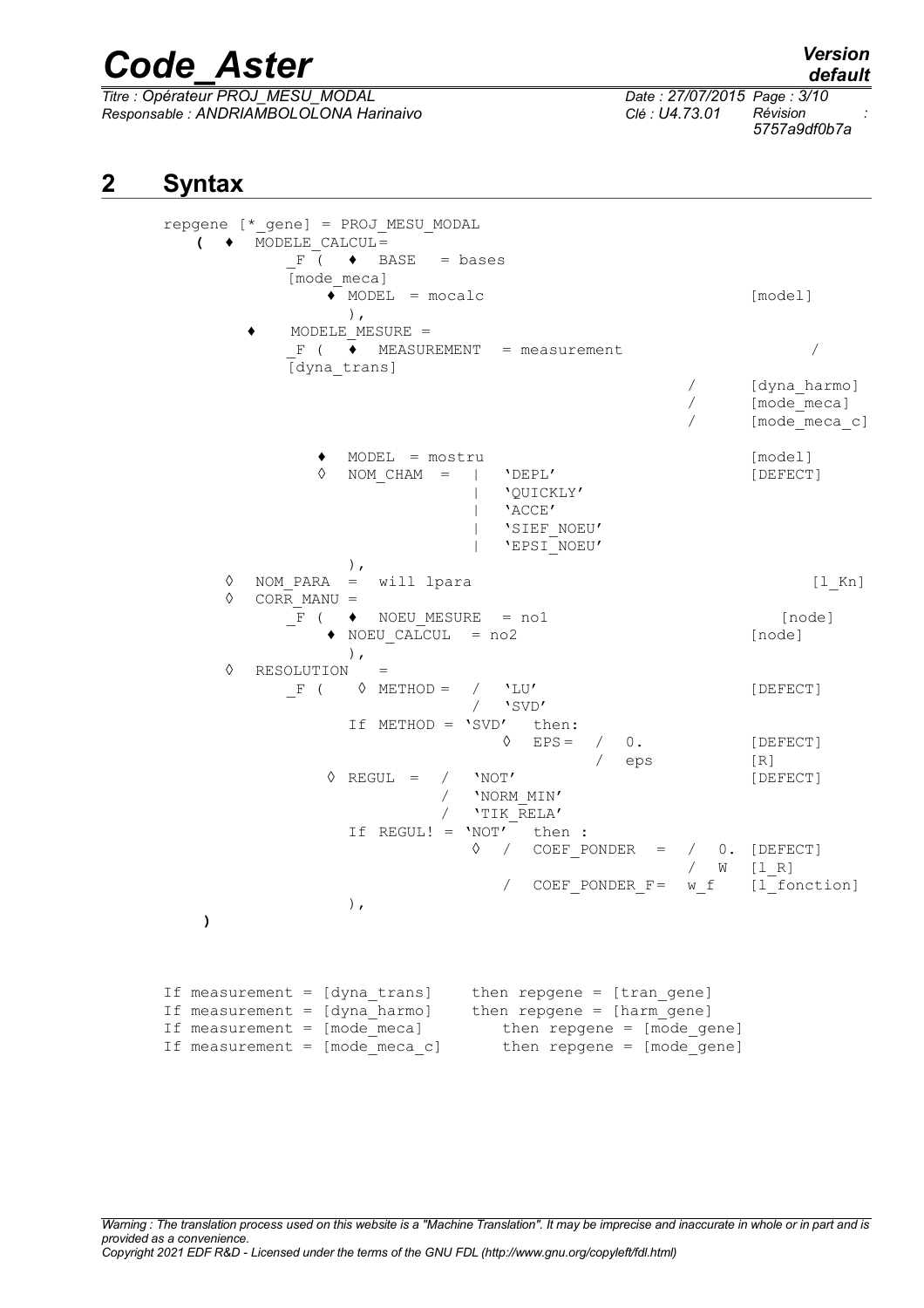*Titre : Opérateur PROJ\_MESU\_MODAL Date : 27/07/2015 Page : 4/10 Responsable : ANDRIAMBOLOLONA Harinaivo Clé : U4.73.01 Révision :*

*5757a9df0b7a*

*default*

## **3 Operands**

## **3.1 Keyword factor MODELE\_CALCUL**

This keyword factor gathers the characteristics of the digital model on which one wants to extrapolate measurement. It should appear only once.

### **3.1.1 Operand MODEL**

**♦** MODEL = mocalc

Name of the digital model on which the base of expansion is built.

### **3.1.2 Operand BASE**

**♦** BASE = bases

Name of the base of expansion. This base is of type mode meca. This concept was possibly enriched, via the order CALC\_CHAMP, by the fields of strains and/or modal stresses calculated with the nodes.

## **3.2 Keyword factor MODELE\_MESURE**

This keyword factor gathers information on the measured field (observed) that one wishes to extrapolate on the digital model. It should appear only once.

### **3.2.1 Operand MODEL**

**♦** MODEL = mostru

Name of the model associated with the observation.

#### **3.2.2 Operand MEASUREMENT**

**♦** MEASUREMENT = measurement

Name of the measured field.

This keyword determines the type of concept produced by the operator PROJ\_MESU\_MODAL. If measurement is of type dyna trans, the produced concept is of type tran gene. If measurement is of type dyna harmo, the produced concept is of type harm gene. If measurement is of type mode meca, or mode meca c, the produced concept is of type mode\_gene.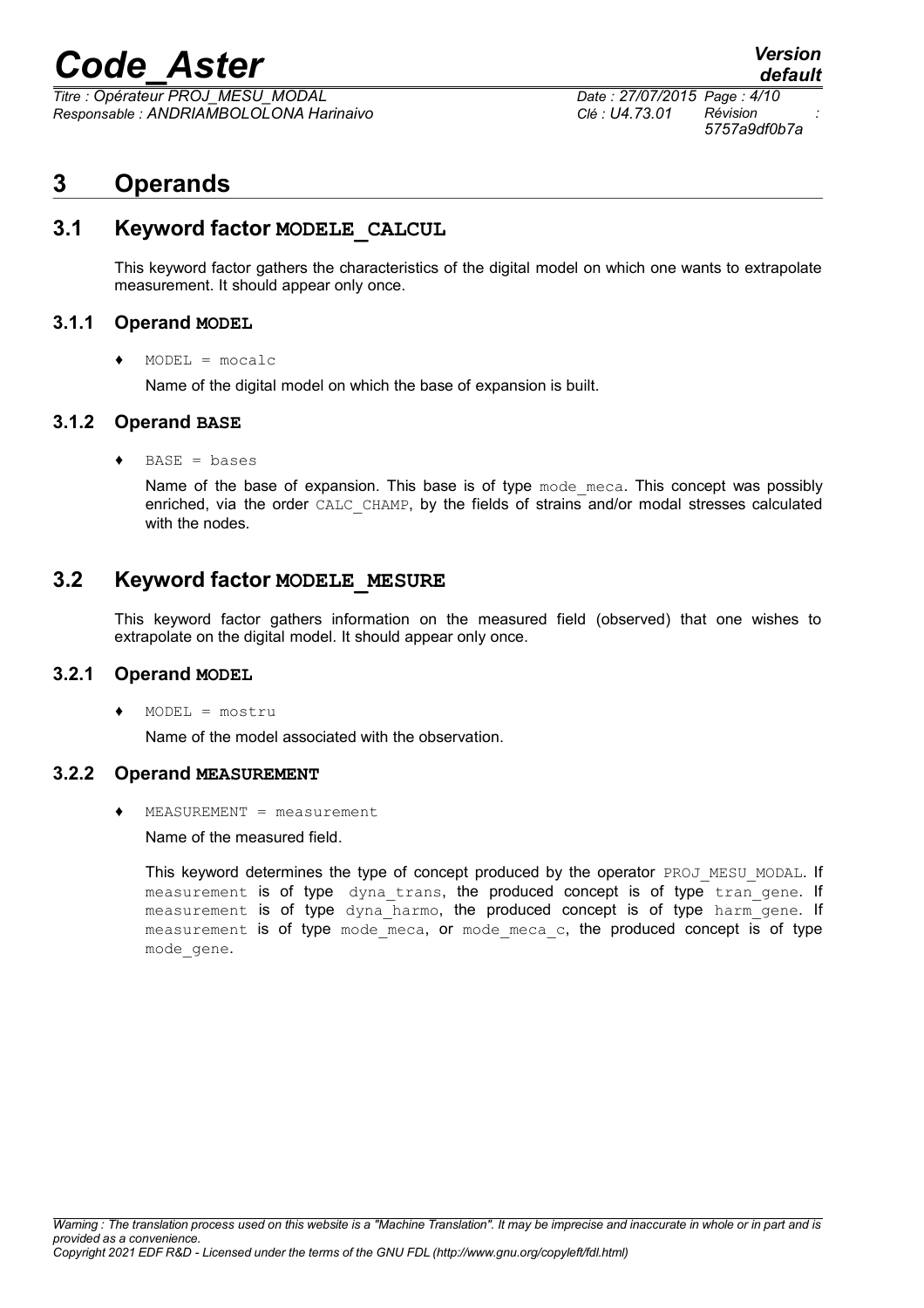*Titre : Opérateur PROJ\_MESU\_MODAL Date : 27/07/2015 Page : 5/10 Responsable : ANDRIAMBOLOLONA Harinaivo Clé : U4.73.01 Révision :*

*5757a9df0b7a*

### **3.2.3 Operand NOM\_CHAM**

◊ NOM\_CHAM = | 'DEPL' [DEFECT] | 'QUICKLY' | 'ACCE' | 'SIEF\_NOEU' | 'EPSI\_NOEU'

This keyword makes it possible to choose the fields to be read and extrapolate. The components of the field considered are those which were measured (observed) and were read in measurement. For the moment, one does not affect a weighting coefficient on the various components of the field: each component has the same weight during the inversion.

## **3.3 Operand NOM\_PARA**

◊ NOM\_PARA = will lpara

List of the reference symbols of the parameters of the measured data which one wishes to transmit to the generalized model.

## **3.4 Keyword factor CORR\_MANU**

This keyword factor makes it possible to the user to manually define (to overload) the correspondence between the node of observation and the similar node of the digital model. This keyword factor is optional, but it can appear as many times as necessary. On the other hand, the operands under this keyword factor go per pair: one NOEU\_MESURE must have sound NOEU\_CALCUL associated. If this keyword factor is absent, space association between the points of measurement and the nodes of the digital grid is carried out automatically by using the function of form of the element of the digital model to determine the value of the field on the point of measurement.

## **3.4.1 Operand NOEU\_MESURE**

**♦** NOEU\_MESURE = no1

This keyword informs the name of the node of observation which one wishes to associate with the node of the digital model  $\text{no2}$ . In certain cases, the file of grid associated with measurement is with the universal format (Ideas format), one cannot thus know a priori the name Aster associated with the node. It is thus necessary, in this case, of reading the grid resulting from PRE\_IDEAS, by LIRE MAILLAGE in order to be able to name of the node.

### **3.4.2 Operand NOEU\_CALCUL**

**♦** NOEU\_CALCUL = no2

This keyword informs the name of the node of the digital model which one wishes to associate with the node observation no1.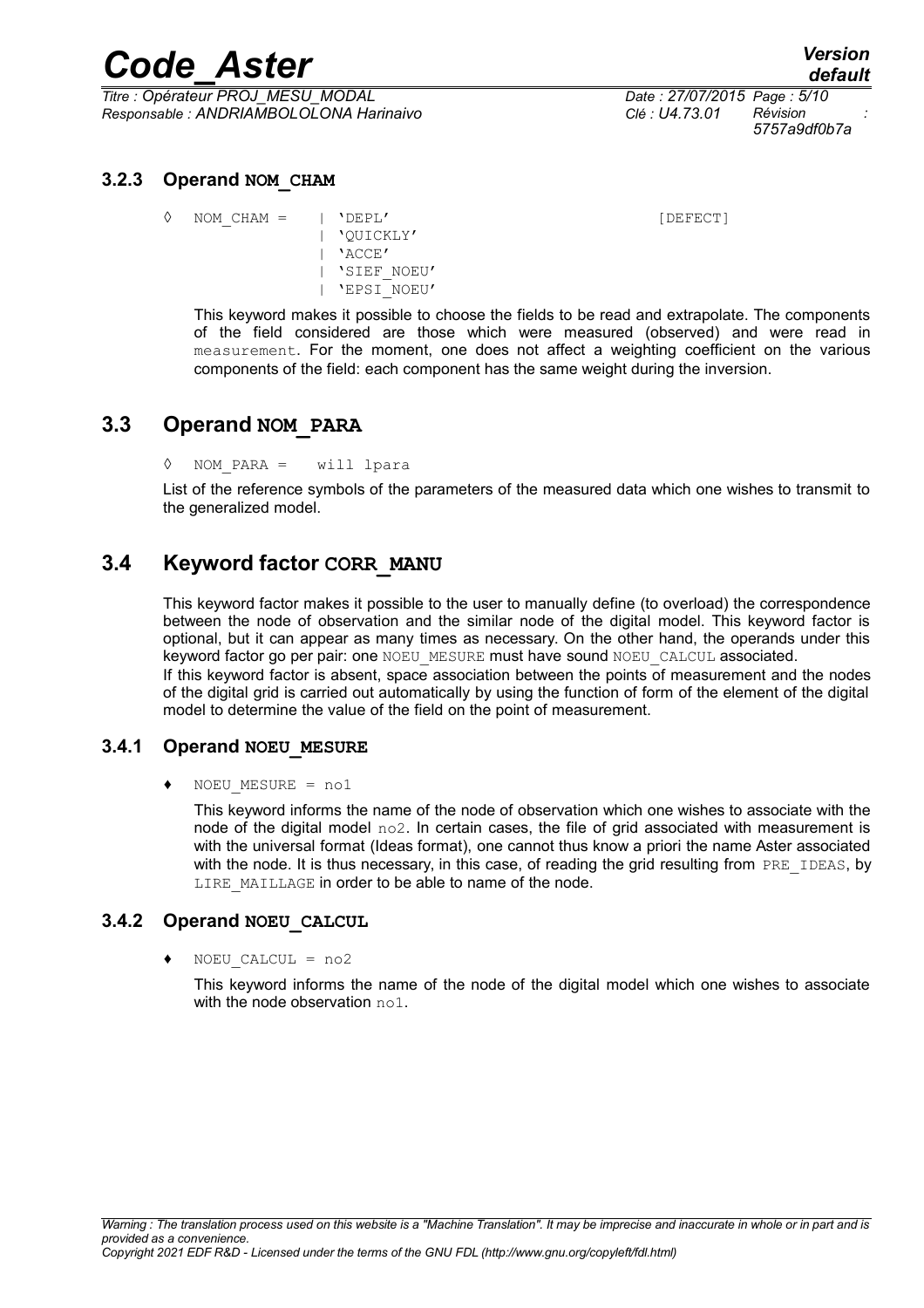*Titre : Opérateur PROJ\_MESU\_MODAL Date : 27/07/2015 Page : 6/10 Responsable : ANDRIAMBOLOLONA Harinaivo Clé : U4.73.01 Révision :*

*5757a9df0b7a*

## **3.5 Keyword factor RESOLUTION**

One defines here the method of resolution to be used and the parameters associated with this method.

### **3.5.1 Operand METHOD**

◊ METHOD = / 'LU'  $/$  'SVD'

> One proposes the method LU (decomposition as a LU Lower-Upper) and method SVD (decomposition in singular values) for calculation of the opposite matrix. For the method SVD, the number of singular values to take into account depends on the value on eps that the user informs under the operand EPS. By default, one adopts the method LU.

### **3.5.2 Operand EPS**

This keyword is used if method SVD is chosen.

$$
\begin{array}{cccc}\n\lozenge & EPS & = & / & 0 \\
& & & & \\
& & & & \\
& & & & \\
& & & & \\
& & & & \\
& & & & \\
\end{array}
$$

This keyword gives the value from which a singular value is regarded as worthless. It determines the number of singular values thus to exploit at the time of the resolution. One eps equal to zero means that all the singular values are to be taken into account. eps equal to 1 means that one considers only the greatest singular value. By default, one chooses  $EPS = 0$ .

### **3.5.3 Operand REGUL**

$$
\begin{array}{cccc}\n\lozenge & \text{REGUL} & = & / & 'NOT' \\
 & / & 'NORME_MIN' \\
 & / & 'TIK_RELA'\n\end{array}
$$

REGUL allows to specify the method of regularization which one wants to use. By default, one does not add a regularization (not additional constraint on the solution:  $REGUL = 'NOT'.$ ). Currently, two types of regularization are available (minimal standard: REGUL =  $'NORMMIN'$  or Tikhonov of order 0 and "relative" Tikhonov:  $REGUL = 'TIK RELA').$ One seeks to minimize, for each sequence number of the measured field, the following functional calculus compared to  $n :$ 

$$
\left|q_{\text{exp}}-\bar{\Phi}_{\text{num}}\eta\right|^2+\alpha\left|\eta-\eta_{\text{prior}}\right|^2
$$

with:

- $\eta$  : generalized coordinates relating to the base of expansion  $\bar{\Phi}_{\dots}$ .
- $q_{\text{evn}}$  : measured field following the degrees of freedom of observation.
- $\bar{\Phi}_{_{num}}$  : base expansion restricted with the degrees of freedom of observation.
- $\alpha$  : weighting coefficients allowing to specify the affected weight with information a priori on the solution.

According to the method used, the parameters of the preceding functional calculus are declined as follows:

Without regularization:  $\alpha = 0$ Minimal standard ( $\text{NORM\_MIN}$ ) :  $\eta_{\text{prior}}=0$ "Relative" Tikhonov (TIK\_RELA) : *priori* : solution found with the preceding sequence number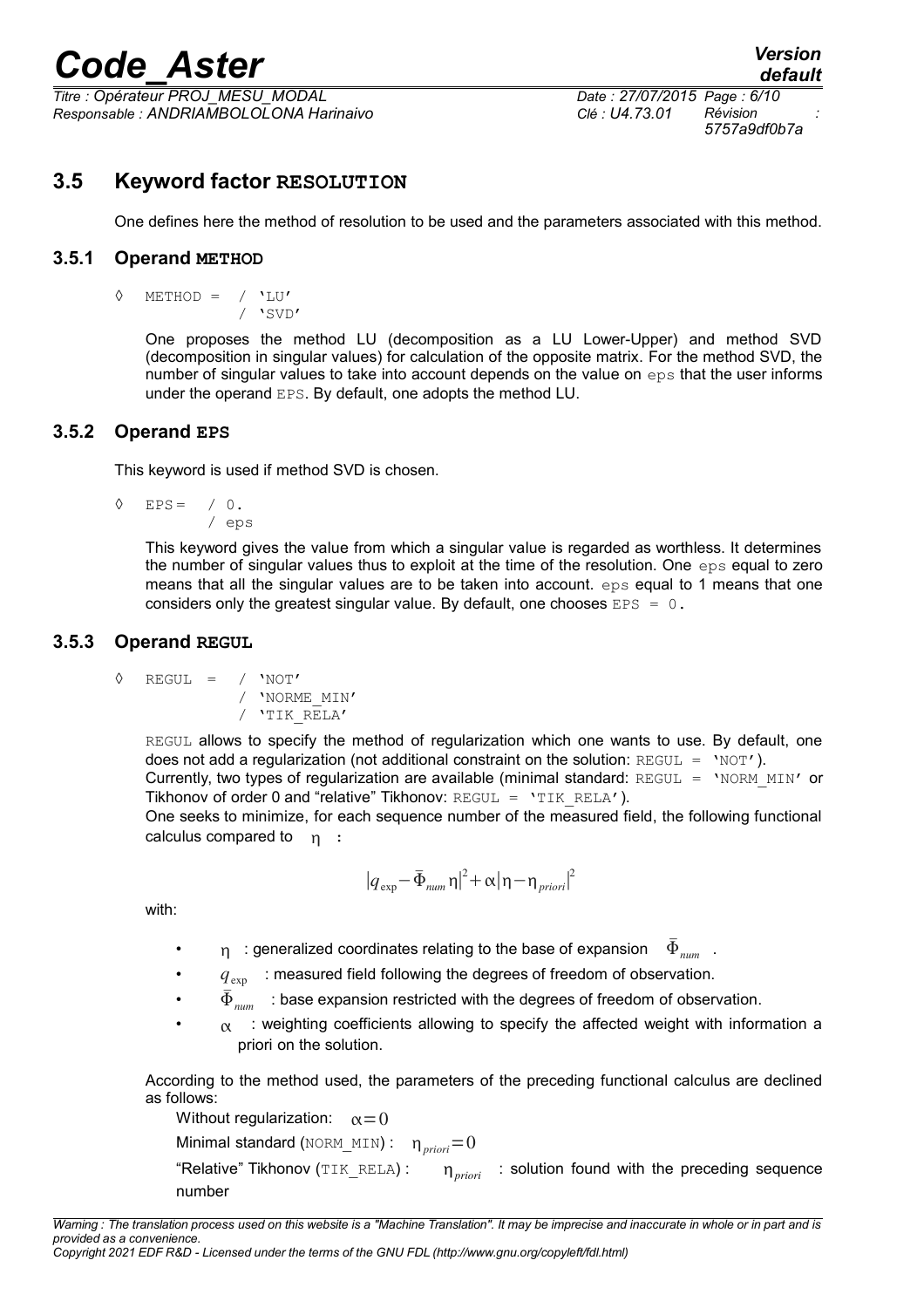*Titre : Opérateur PROJ\_MESU\_MODAL Date : 27/07/2015 Page : 7/10 Responsable : ANDRIAMBOLOLONA Harinaivo Clé : U4.73.01 Révision :*

*5757a9df0b7a*

It is disadvised using this keyword when the measured field (measurement) is of mode\_meca type.

### **3.5.4 Operands COEF\_PONDER and COEF\_PONDER\_F**

This keyword corresponds to the affected weight with information a priori,  $\alpha$ . It is used if one applies a regularization to the solution  $n$ .

◊ / COEF\_PONDER = coeff

List of the weighting coefficients on the solution a priori (method of regularization of Tikhonov) [bib3].

COEF PONDER F= coef f

List of the weight functions on the solution a priori (method of regularization of Tikhonov). The variables of these functions are the same ones as those of the measured field (measurement). If the number of coefficients or weight functions given is lower than the number of basic vectors used in the base of expansion, the coefficients or weight functions of the additional vectors are taken equal to the last coefficient or the last function of the list.

## **4 Phase of checking and execution**

## **4.1 Calculation of the base of expansion restricted with the measured degrees of freedom**

Initially, the grid of measurement is project on the grid of the digital model. One determines then the participation of the nodes of the digital model for each node of measurement via the function of form of the element which contains the node of measurement. The correspondence obtained between the nodes is provided in the file MESSAGE study Aster.

The second treatment consists in calculating the component of the field (expansion bases) to the node of measurement according to the measured degrees of freedom.

## **4.2 Calculation of the generalized coordinates**

The solution of the equation of minimization is given by:

$$
\eta(0) = \left[\overline{\Phi}_{num}^T \overline{\Phi}_{num}\right]^{-1} \overline{\Phi}_{num}^T q_{\exp}(0)
$$
  

$$
\eta(i) = \left[\overline{\Phi}_{num}^T \overline{\Phi}_{num} + \alpha(i)\right]^{-1} \left(\overline{\Phi}_{num}^T q_{\exp}(i) + \alpha(i)\eta_{priori}\right)
$$

With:

- $n(i)$ : coordinates generalized for the sequence number  $I(T_1 \text{ or } F_1)$ ,
- $q_{\text{exn}}(i)$  : measurement with the sequence number I,
- $\bar{\Phi}_{_{num}}$   $\,$  : base expansion restricted with the degrees of freedom of measurement,
- $\alpha(i)$  : coefficients allowing to specify the affected weight with information a priori with the sequence number I. These variables or functions are defined by the user in the operands COEF PONDER OF COEF PONDER F keyword factor RESOLUTION. They are introduced in the form of a list of realities or functions and correspond, term in the long term, with each vector of the base of expansion selected.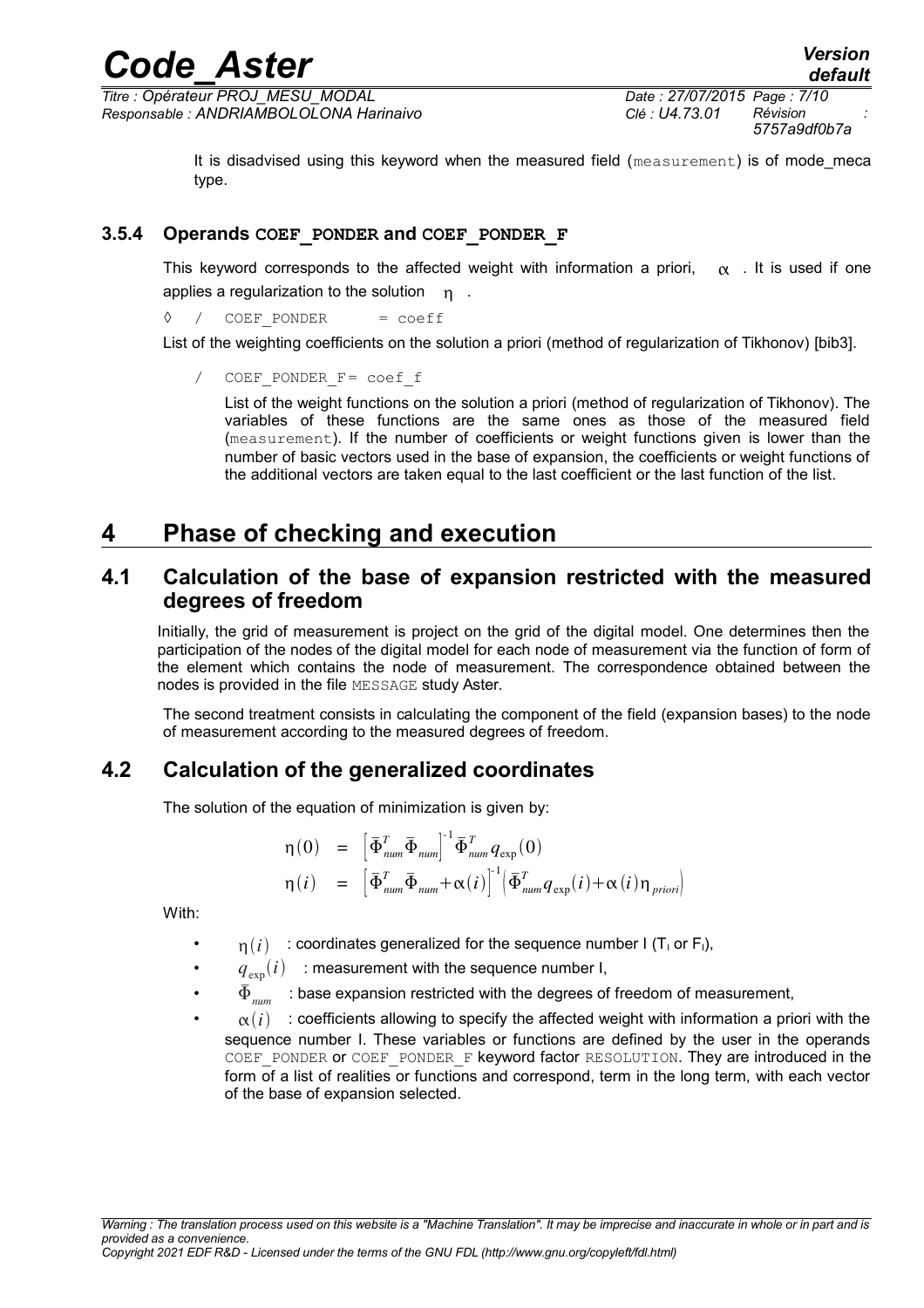*Titre : Opérateur PROJ\_MESU\_MODAL Date : 27/07/2015 Page : 8/10 Responsable : ANDRIAMBOLOLONA Harinaivo Clé : U4.73.01 Révision :*

*5757a9df0b7a*

*default*

According to the method used, the preceding parameters are declined as follows:

Without regularization:  $\alpha = 0$ 

Minimal standard (NORM\_MIN):  $\eta_{prior}=0$ 

"Relative" Tikhonov ( TIK\_RELA ): *priori*=*i*−<sup>1</sup>

#### **Notice 1:**

*If a weighting coefficient is negative, the treatment stops in fatal error.*

#### **Notice 2:**

*If all the weighting coefficients are worthless for a given sequence number and that the number of measurements is strictly lower than the number of basic vectors, a message of alarm is transmitted to prevent risk of singular matrix (indeed, in this case, there is not unicity of the solution).*

At the conclusion of calculation, the identified generalized coordinates are derived in order to calculate corresponding speeds and accelerations.

The result of the inversion is a concept of the type  $tran$  gene, harm gene or mode gene.

## **5 Example of use of PROJ\_MESU\_MODAL**

For the examples of use, it is highly advised to refer to the cases tests SDLD104 and SDLV122.

One presents in this paragraph the various stages for the expansion of measurement on the digital model.

Reading of the grid made up of the points of measurement:

This operation aims to read the position of the points of measure to a file of type grid. The format of this file must be readable by *Code\_Aster* (format GIBI, universal (I-deas) or soon MED). Meshs connecting the nodes of measurement can have been defined. They do not have obviously any physical meaning but will possibly make it possible to display the results at the time of the phase of postprocessing.

In the majority of the cases, the grid is resulting from a code of experimental measurement which provides a file to the universal format (I-deas format). To transform it into format Aster, the operator is used PRE\_IDEAS.

PRE IDEAS (UNITE IDEAS = 19, UNITE MAILLAGE =  $21$ ,) mailmesu = LIRE MAILLAGE (UNIT =  $2\overline{1}$ ,)

#### • Assignment of a mechanical model to the grid:

This operation aims to define the model of the support of the nodes of the grid made up of the points of measurement. Two cases can be considered: assignment of a modeling  $DIST$  (discrete in translation => 3 degrees of freedom per node:  $DX$ ,  $DY$  and  $DZ$ ) or assignment of a modeling DIS TR (discrete in translation - rotation => 6 degrees of freedom per node: DX, DY, DZ, DRX, DRY MARTINI and DRZ) if measurements of rotation are carried out.

 $modImesu = AFFE MODELE$  ( GRID = mailmesu,  $A$ FFE = F ( GROUP NO = 'noeumesu', MODELING =  $'DIST',$ PHENOMENON  $= \overline{M}$ ECHANICAL',), )

• Reading of measurement: Measurement can be read via the operator LIRE\_RESU. This operator allows to read a file with the universal format (dataset 58). He recovers the component of the field observed and assigns it to the corresponding model.

*Warning : The translation process used on this website is a "Machine Translation". It may be imprecise and inaccurate in whole or in part and is provided as a convenience. Copyright 2021 EDF R&D - Licensed under the terms of the GNU FDL (http://www.gnu.org/copyleft/fdl.html)*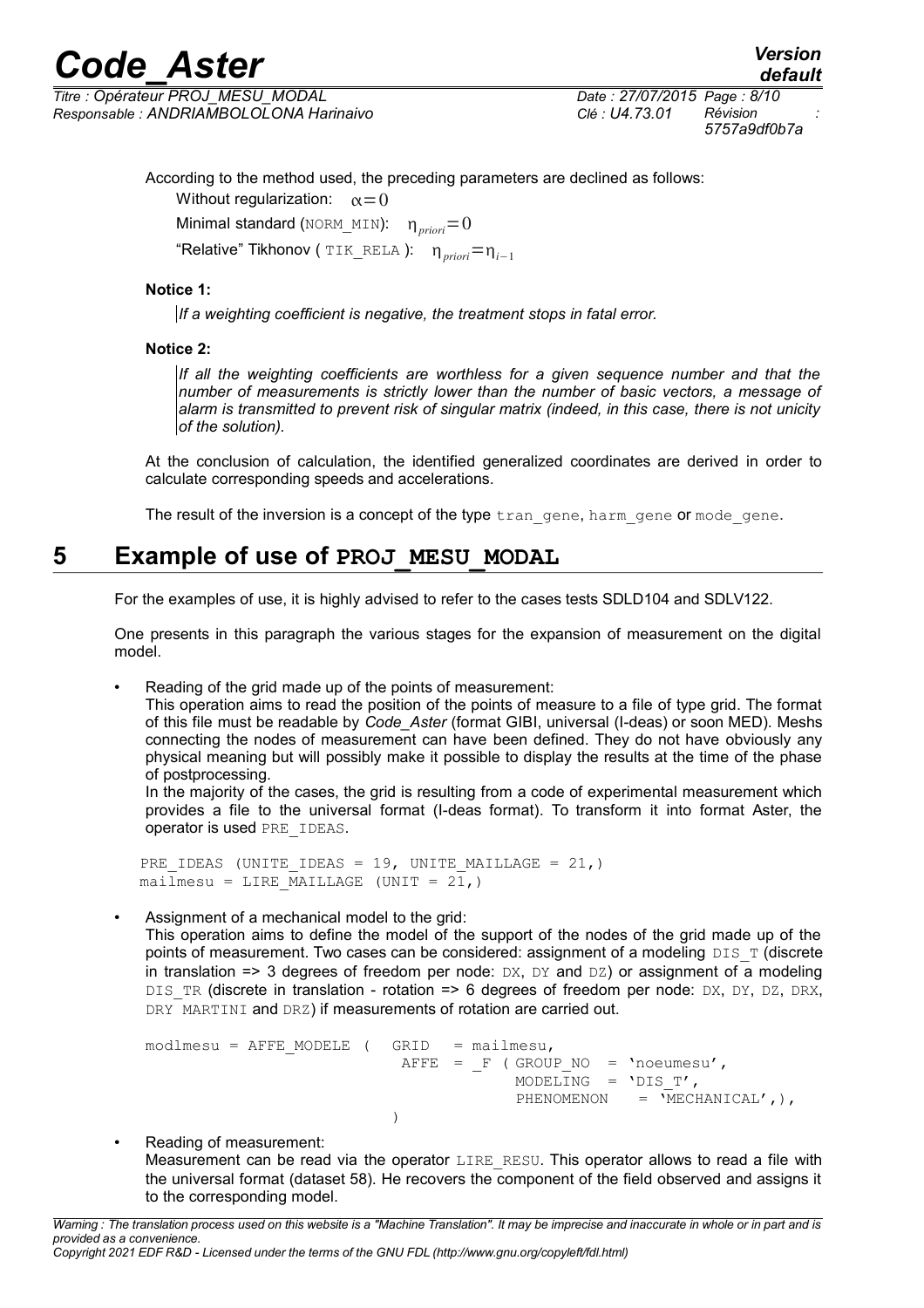*Titre : Opérateur PROJ\_MESU\_MODAL Date : 27/07/2015 Page : 9/10 Responsable : ANDRIAMBOLOLONA Harinaivo Clé : U4.73.01 Révision :*

*5757a9df0b7a*

*default*

measurement = LIRE\_RESU( FORMAT = 'IDEAS\_DS58', UNIT =  $33$ , GRID = mailmesu, TYPE RESU =  $'$ DYNA TRANS', NOM  $CHAM = 'SIEF NOEU',)$ 

- Definition of the base of expansion: The base of expansion must be of the type mode meca. This concept can result from CALC\_MODES or of DEFI\_BASE\_MODALE. If one wants to extrapolate a field of strain or stress, the base must be enriched, via the order CALC\_CHAMP, by the fields of strain or stress calculated with the nodes.
- Calculation of the generalized coordinates: The calculation of the generalized coordinates relating to the base of expansion is ensured by the operator PROJ\_MESU\_MODAL.

| repgene = PROJ MESU MODAL |         |                              |
|---------------------------|---------|------------------------------|
| MODELE CALCUL             | $=$ F ( | MODEL = $modscale$ ,         |
|                           |         | $BASE = bases$ ,),           |
| MODELE MESURE             | F (     | MODEL = $modImesu$ ,         |
|                           |         | $MEASUREMENT = measurement,$ |
|                           |         | NOM CHAM = 'SIEF NOEU', ),   |
| CORR MANU                 | $=$ F ( | NOEU MESURE = $'no1'$ ,      |
|                           |         | NOEU CALCUL = $'no2',$ ),    |
| RESOLUTION                | $F$ (   | METHOD = $'SVD'$ ,           |
|                           |         | $EPS = 1.E-4,$ ,             |
|                           |         |                              |

Expansion on the digital model: This expansion consists in calculating on all the nodes of the digital model, the field compatible with the field observed on the measured degrees of freedom. This expansion is carried out by the order REST\_GENE\_PHYS.

```
answer = REST GENE PHYS ( RESU GENE = repgene,
                          TOUT CHAM = 'YES',)
```